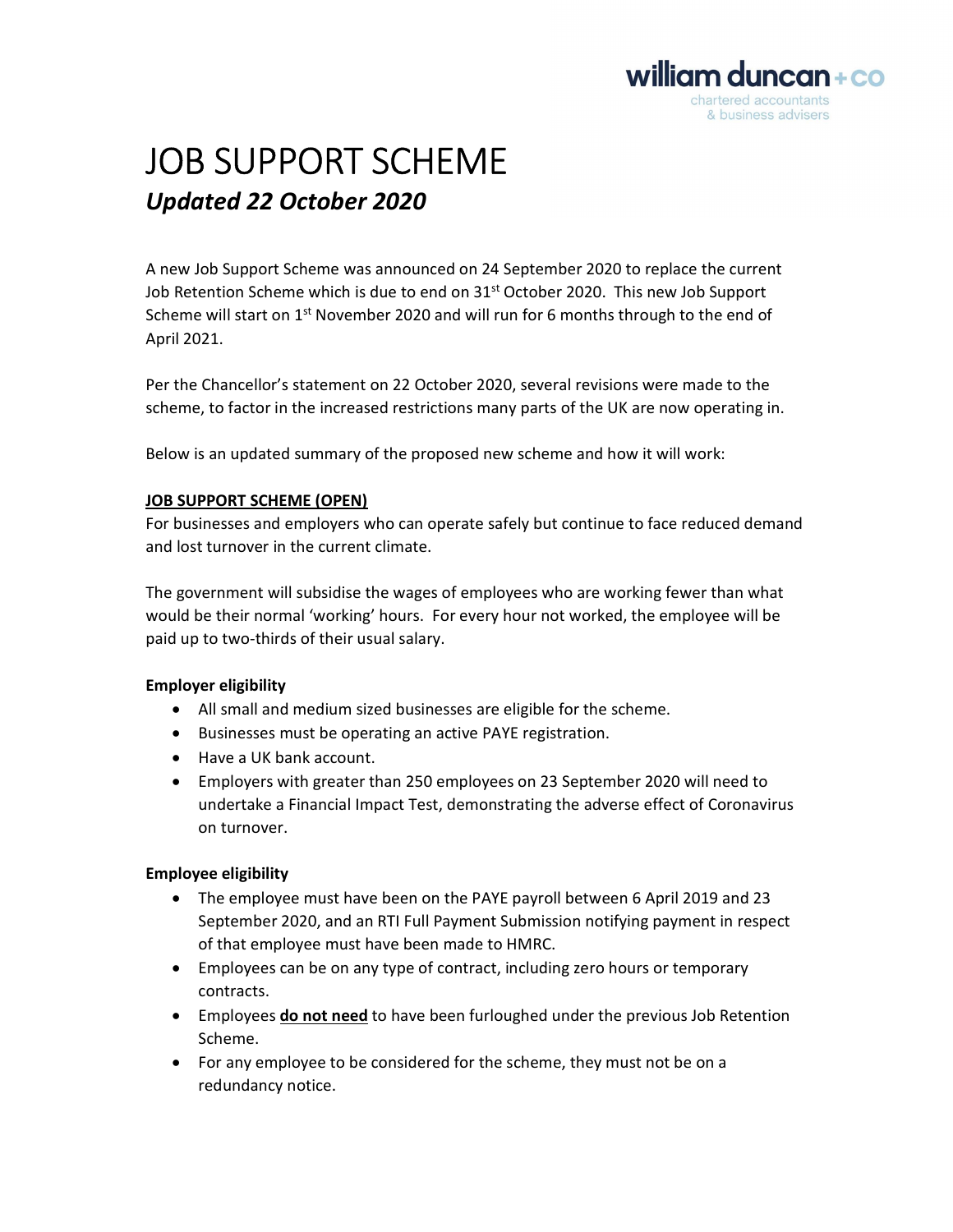

#### How it will work

- Employees will now only need to work a minimum of 20% (previously 33%) of their normal hours. The employee will be paid in full for these hours by the employer as normal.
- For hours not worked by the employee, the employee will receive 67% pay for these hours. This will be structured whereby, the government will provide up to 61.67% of this pay, up to a maximum of £1,541.75 per month. The employer will contribute the remaining 5% of their wages, up to a maximum of £125 per month.
- Employee's effective salary based on working 20% hours, will be 73% of their normal salary – 24% paid by employer and 49% paid by the government Job Support Scheme.

| <b>Working Time</b>                 | 20% | 33% | 50% | 67% | 80% |
|-------------------------------------|-----|-----|-----|-----|-----|
| Non-working time                    | 80% | 67% | 50  | 33  | 20% |
| % of usual pay<br>employee receives | 73% | 78% | 83% | 89% | 93% |
| <b>JSS Grant from</b><br>Government | 49% | 41% | 31% | 21% | 12% |
| Employer<br>Contribution            | 24% | 37% | 52% | 68% | 81% |

• See further examples below:

- Employers will be reimbursed in arrears for the government contribution, so they will therefore have to pay their employees first, before claiming it back. The earliest claim date will be  $8<sup>th</sup>$  December, with payments made after this date, once claims has been approved.
- The Job Support Scheme grant will not cover National Insurance contributions (NICs) or pension contributions. These contributions remain payable by the employer.
- Likewise, employers and employees must also still pay any pension contributions due.

#### How to claim

- Employers will be able make their first claim from 8 December 2020 on GOV.UK. This will cover wages for pay periods ending and paid in November.
- Subsequent months will follow a similar pattern, with the final claims for April being made from early May. More detail about this process is still to follow.
- Agents who are authorised to do PAYE online for employers will be able to claim on their behalf.